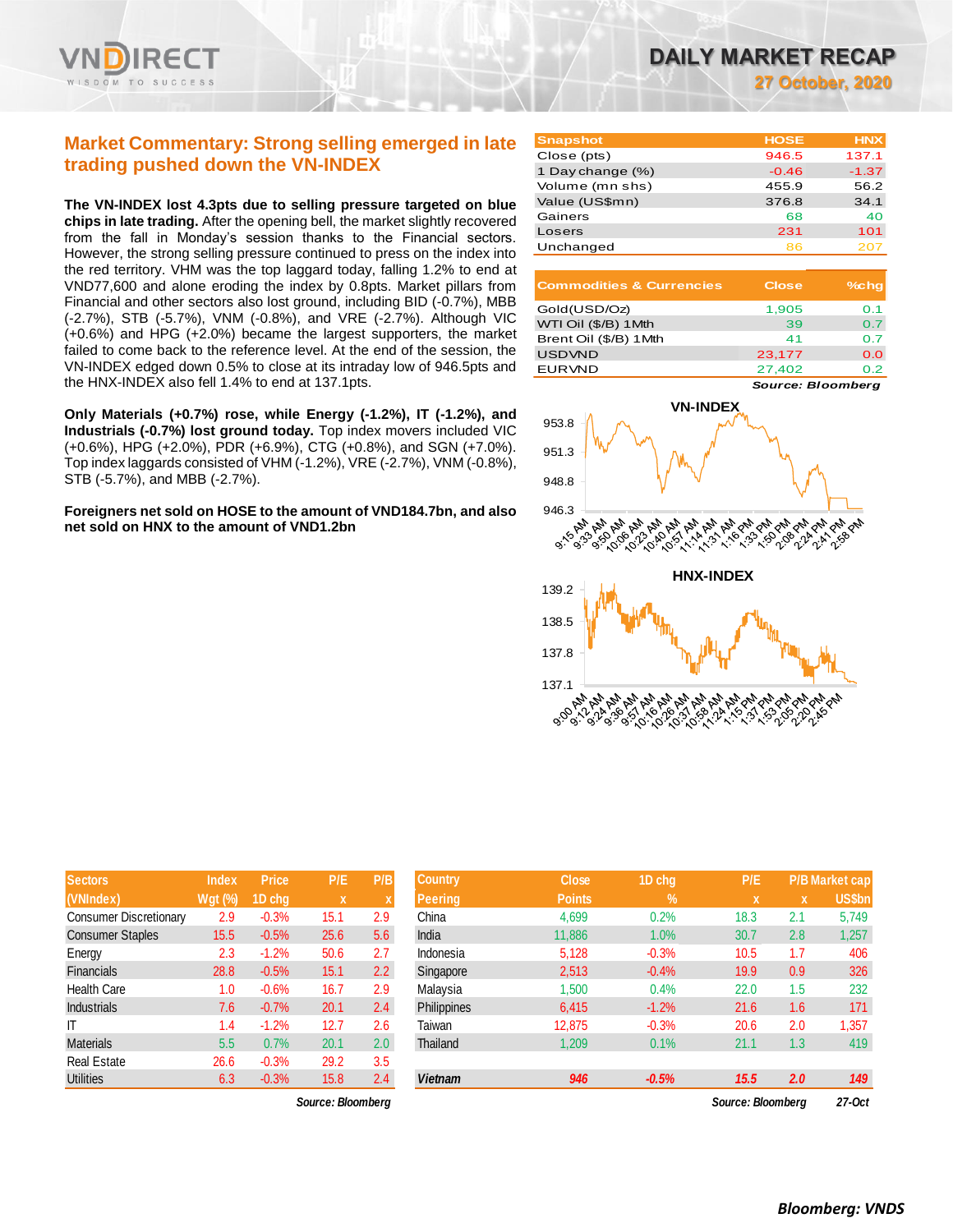

# **Market News**

## **Oil edges higher on weak dollar with bearish headwinds mounting**

Oil clawed back some losses in New York as the dollar weakened, although rising Libyan production and fading hopes for fresh U.S. stimulus pointed to a bearish outlook for the market. Futures rose 0.8% after tumbling below US\$39/barrel on Monday, with a weaker dollar boosting the appeal of commodities priced in the currency. Libya is set to restart the last of its major oil fields following a cease-fire in its civil war, moving the nation a step closer to boosting output to 1m barrels a day. *(Bloomberg)*

## **Trade remedies imposed on Vietnamese goods surge**

Vietnam was among four countries worldwide subject to the largest number of trade remedies from January to September 2020, according to the Ministry of Industry and Trade. The number of trade remedies imposed on Vietnamese goods in nine months doubled that of last year, with the most affected products being steel, aluminum, seafood, wood, and construction materials, which are also the country's key export products. The Ministry of Industry and Trade is keeping a close watch on the export of key products, especially those that are being investigated or subject to trade remedies. The ministry has published a list of 13 at-risk products on its website and the list will be updated regularly.

As of late September, the ministry has reported 193 trade remedies on Vietnamese goods, including 108 anti-dumping cases, 22 anti-subsidy cases, 23 tax evasion cases, and 40 safeguard cases. 62% of the cases were from the United States, the EU, India, Canada, and Australia. Speaking to Thanh Nien newspaper, director of the Trade Remedies Authority of Vietnam Trieu Dung noted that trade remedies have affected Vietnamese goods worth some US\$12bn since the first case was reported in 2003. Vietnam has appealed successfully in 65 of the cases. According to an international trade expert, the increase in the number of trade remedies is understandable in the context of the rising protectionism worldwide and it is also proportional to Vietnam's import and export revenue. Trade remedies are a tool to protect domestic production and, as such, Vietnam is imposing trade remedies on the fertilizers, steel, and other products of several countries. *(Vietnamnet.vn)*

# **Notable Corporate Events**

**Danang Rubber JSC (DRC VN, HOSE) - Dividend payment:** DRC has set 24 Nov to be the record date for paying the cash dividend of VND500/share. The payment will be made on 14 Dec. *(ndh.vn)*

*<to be continued>*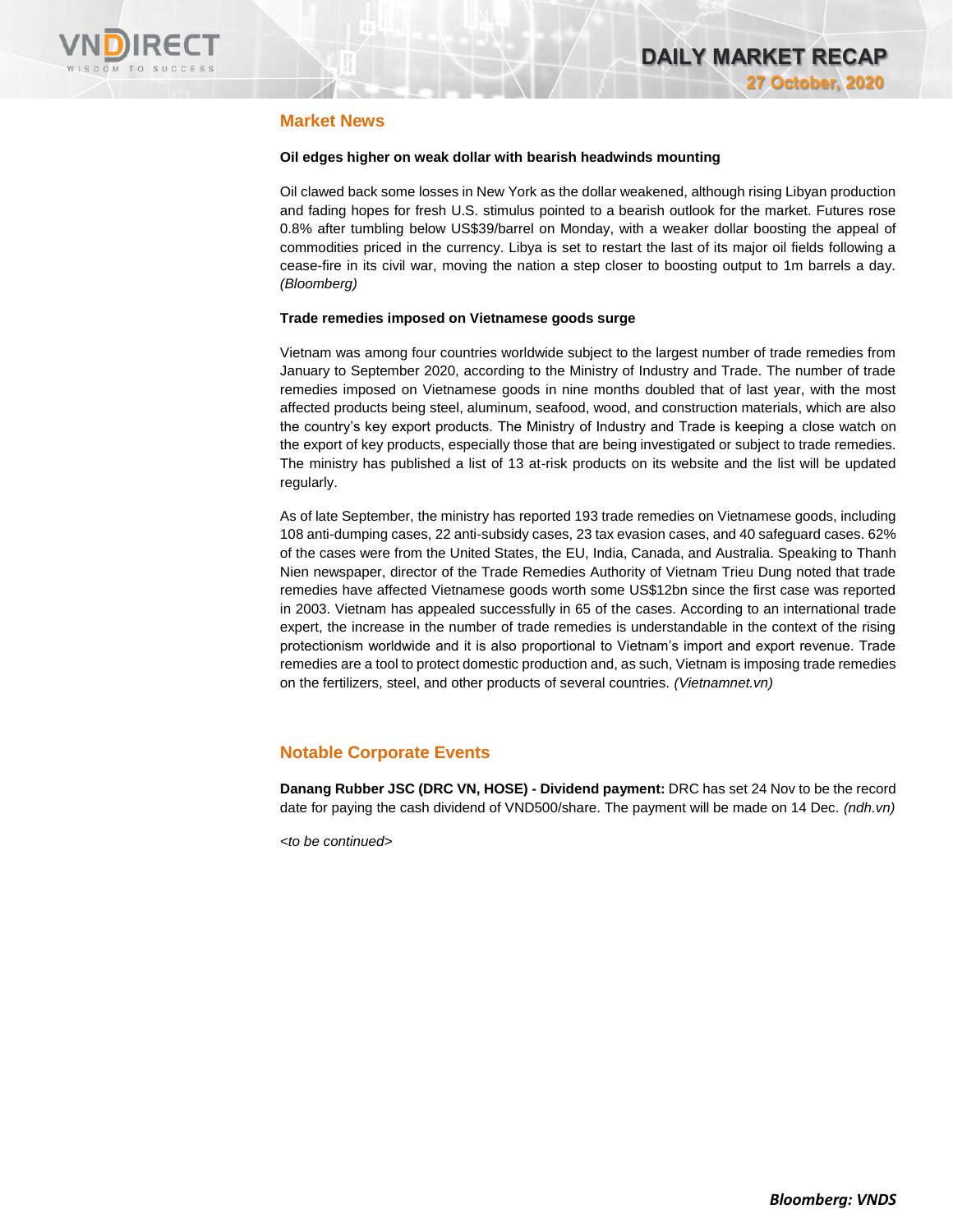



# **COVERAGE SUMMARY**

|               |                    | <b>Adjusted target</b> |                       |               |                |                      |  |
|---------------|--------------------|------------------------|-----------------------|---------------|----------------|----------------------|--|
| <b>Ticker</b> | <b>Close price</b> |                        | <b>Dividend yield</b> | <b>Upside</b> | Recommendation | <b>Latest report</b> |  |
|               |                    | price                  |                       |               |                |                      |  |
| PC1           | 22,500             | 17,200                 | 0.0%                  | $-23.6%$      | <b>REDUCE</b>  | Link                 |  |
| <b>LPB</b>    | 12,500             | 11,000                 | 0.0%                  | $-12.0%$      | <b>REDUCE</b>  | Link                 |  |
| NLG           | 26,700             | 39,600                 | 1.9%                  | 50.2%         | ADD            | Link                 |  |
| <b>ACV</b>    | 63,500             | 79,400                 | 0.8%                  | 25.9%         | <b>ADD</b>     | $Link$               |  |
| <b>DPM</b>    | 16,800             | 17,100                 | 5.9%                  | 7.7%          | <b>HOLD</b>    | Link                 |  |
| QNS           | 32,000             | 44,300                 | 1.6%                  | 40.0%         | <b>ADD</b>     | Link                 |  |
| <b>LTG</b>    | 23,900             | 27,300                 | 6.7%                  | 20.9%         | ADD            | Link                 |  |
| <b>VCB</b>    | 86,000             | 89,200                 | 0.9%                  | 4.6%          | <b>HOLD</b>    | Link                 |  |
| <b>MBB</b>    | 17,900             | 22,900                 | 3.4%                  | 31.3%         | ADD            | Link                 |  |
| <b>VPB</b>    | 24,350             | 25,000                 | 0.0%                  | 2.7%          | <b>HOLD</b>    | Link                 |  |
| <b>TCM</b>    | 24,000             | 26,400                 | 2.2%                  | 12.2%         | <b>HOLD</b>    | Link                 |  |
| <b>HPG</b>    | 31,400             | 27,300                 | 1.4%                  | $-11.7%$      | <b>REDUCE</b>  | Link                 |  |
| <b>PVT</b>    | 13,200             | 14,400                 | 6.5%                  | 15.6%         | ADD            | $Link$               |  |
| <b>STK</b>    | 17,000             | 22,400                 | 7.0%                  | 38.7%         | ADD            | Link                 |  |
| <b>PNJ</b>    | 69,400             | 78,800                 | 1.7%                  | 15.3%         | ADD            | $Link$               |  |
| <b>KDH</b>    | 24,300             | 29,100                 | 2.1%                  | 21.8%         | ADD            | Link                 |  |
| <b>DCM</b>    | 12,250             | 9,900                  | 7.3%                  | $-11.8%$      | <b>REDUCE</b>  | Link                 |  |
| ACB           | 24,400             | 22,300                 | 2.3%                  | $-6.3%$       | <b>HOLD</b>    | Link                 |  |
| GAS           | 72,000             | 70,000                 | 5.8%                  | 3.0%          | <b>HOLD</b>    | Link                 |  |
| <b>PVS</b>    | 13,400             | 15,900                 | 5.2%                  | 23.9%         | ADD            | Link                 |  |
| <b>PVD</b>    | 10,800             | 11,700                 | 0.0%                  | 8.3%          | <b>HOLD</b>    | $Link$               |  |
| <b>MSH</b>    | 33,300             | 51,600                 | 10.5%                 | 65.4%         | <b>ADD</b>     | Link                 |  |
| <b>MWG</b>    | 110,000            | 138,400                | 1.6%                  | 27.4%         | ADD            | Link                 |  |
| POW           | 9,910              | 13,600                 | 0.0%                  | 37.2%         | ADD            | Link                 |  |
| <b>TCB</b>    | 23,300             | 27,400                 | 0.0%                  | 17.6%         | ADD            | Link                 |  |
| <b>PPC</b>    | 22,900             | 27,400                 | 8.8%                  | 28.4%         | ADD            | Link                 |  |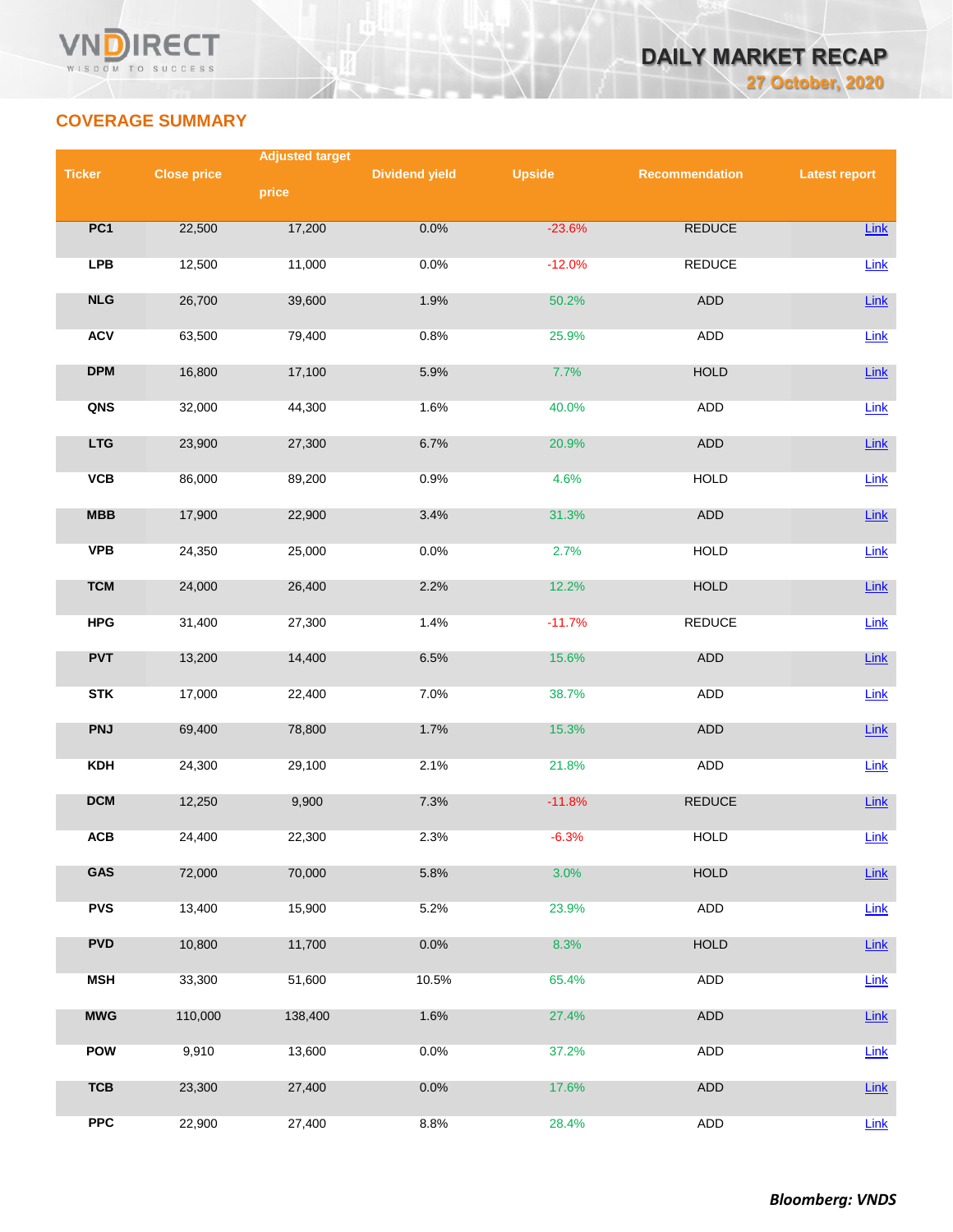

# **DAILY MARKET RECAP**

**27 October, 2020**

|                 |                    | <b>Adjusted target</b> |                       |               |                       |                      |
|-----------------|--------------------|------------------------|-----------------------|---------------|-----------------------|----------------------|
| <b>Ticker</b>   | <b>Close price</b> |                        | <b>Dividend yield</b> | <b>Upside</b> | <b>Recommendation</b> | <b>Latest report</b> |
|                 |                    | price                  |                       |               |                       |                      |
|                 |                    |                        |                       |               |                       |                      |
| VIB             | 32,800             | 26,300                 | 0.0%                  | $-19.8%$      | <b>REDUCE</b>         | <b>Link</b>          |
| <b>KBC</b>      | 13,850             | 17,500                 | 0.0%                  | 26.4%         | ADD                   | Link                 |
|                 |                    |                        |                       |               |                       |                      |
| <b>VNM</b>      | 109,600            | 107,500                | 5.1%                  | 3.2%          | <b>HOLD</b>           | Link                 |
|                 |                    |                        |                       |               |                       |                      |
| <b>VHM</b>      | 77,600             | 104,300                | 1.2%                  | 35.6%         | ADD                   | Link                 |
| <b>VJC</b>      | 104,500            | 103,400                | 0.9%                  | $-0.2%$       | <b>HOLD</b>           | Link                 |
|                 |                    |                        |                       |               |                       |                      |
| <b>VHC</b>      | 41,750             | 51,800                 | 4.8%                  | 28.9%         | ADD                   | Link                 |
|                 |                    |                        |                       |               |                       |                      |
| <b>VRE</b>      | 27,000             | 38,000                 | 0.0%                  | 40.7%         | <b>ADD</b>            | Link                 |
|                 |                    |                        |                       |               |                       |                      |
| <b>GMD</b>      | 23,300             | 25,400                 | 4.3%                  | 13.3%         | <b>HOLD</b>           | Link                 |
| <b>DBC</b>      | 41,200             | 52,300                 | 3.6%                  | 30.6%         | <b>ADD</b>            | Link                 |
|                 |                    |                        |                       |               |                       |                      |
| <b>FPT</b>      | 52,100             | 61,700                 | 3.2%                  | 21.7%         | <b>ADD</b>            | Link                 |
|                 |                    |                        |                       |               |                       |                      |
| <b>MML</b>      | 44,000             | 73,700                 | 0.0%                  | 67.5%         | <b>ADD</b>            | Link                 |
| <b>CRE</b>      | 25,900             | 22,000                 | 3.3%                  | $-11.7%$      | <b>REDUCE</b>         | Link                 |
|                 |                    |                        |                       |               |                       |                      |
| NT <sub>2</sub> | 22,200             | 30,100                 | 8.6%                  | 44.2%         | ADD                   | Link                 |
|                 |                    |                        |                       |               |                       |                      |
| <b>VTP</b>      | 106,700            | 130,700                | 1.4%                  | 23.9%         | <b>ADD</b>            | Link                 |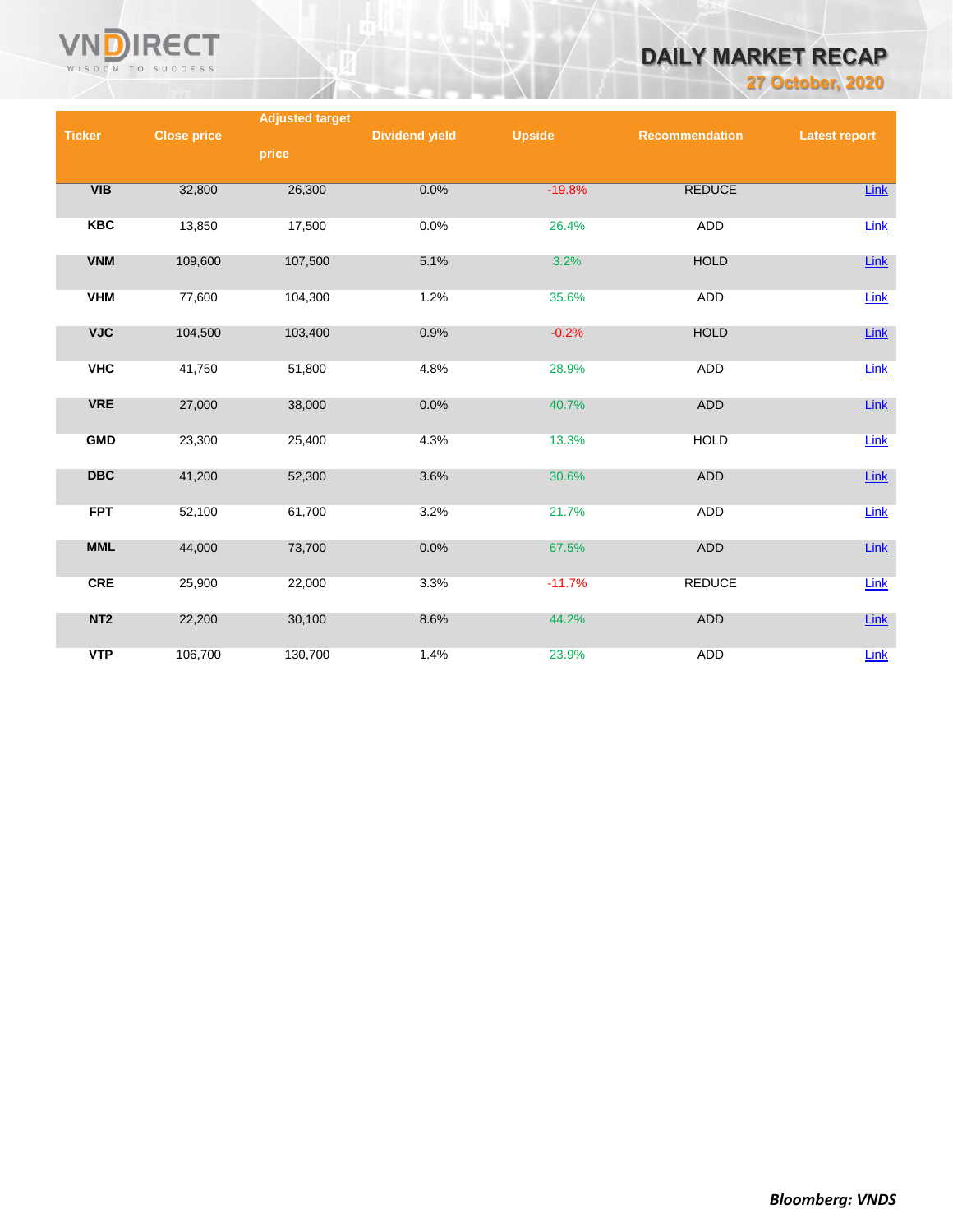# **MARKET MOVEMENTS**

WISDOM TO SUCCESS

**RECT** 

| <b>HOSE</b>        |              |       |      |         |              |  |  |  |  |  |
|--------------------|--------------|-------|------|---------|--------------|--|--|--|--|--|
| <b>Top gainers</b> |              |       |      |         | <b>VND</b>   |  |  |  |  |  |
| <b>Ticker</b>      | Last         | Cha   | %chq | Vol.    | <b>Index</b> |  |  |  |  |  |
|                    | <b>Price</b> |       |      |         | impact       |  |  |  |  |  |
| <b>SGN</b>         | 71,900       | 4,700 | 6.99 | 10,140  | 0.045        |  |  |  |  |  |
| <b>HRC</b>         | 43,850       | 2,850 | 6.95 | 30      | 0.025        |  |  |  |  |  |
| <b>PDR</b>         | 41,050       | 2,650 | 6.90 | 3.01MLN | 0.279        |  |  |  |  |  |
| <b>TNC</b>         | 28,100       | 1,800 | 6.84 | 30      | 0.010        |  |  |  |  |  |
| <b>TNT</b>         | 1,720        | 110   | 6.83 | 1.11MLN | 0.001        |  |  |  |  |  |

| <b>Top losers</b> |              |          |             |         | <b>VND</b>   |
|-------------------|--------------|----------|-------------|---------|--------------|
| <b>Ticker</b>     | Last         |          | %chq<br>Cha |         | <b>Index</b> |
|                   | <b>Price</b> |          |             |         | impact       |
| <b>DTL</b>        | 6,510        | -490     | $-7.00$     | 10      | $-0.009$     |
| <b>TTF</b>        | 6,920        | $-520$   | $-6.99$     | 1.02MLN | $-0.032$     |
| <b>TCR</b>        | 3.340        | $-250$   | $-6.96$     | 70      | $-0.001$     |
| <b>TLD</b>        | 8,750        | $-650$   | $-6.91$     | 1.51MLN | $-0.003$     |
| <b>NAV</b>        | 21,000       | $-1,500$ | $-6.67$     | 400     | $-0.003$     |

|               | <b>Top index movers</b> |       |      |               |              |  |  |  |  |  |
|---------------|-------------------------|-------|------|---------------|--------------|--|--|--|--|--|
| <b>Ticker</b> | Last                    | Cha   | %chq | Vol.          | <b>Index</b> |  |  |  |  |  |
|               | <b>Price</b>            |       |      |               | impact       |  |  |  |  |  |
| VIC           | 105,700                 | 600   | 0.57 | 804.020       | 0.578        |  |  |  |  |  |
| <b>HPG</b>    | 31,400                  | 600   |      | 1.95 25.28MLN | 0.566        |  |  |  |  |  |
| <b>PDR</b>    | 41,050                  | 2,650 | 6.90 | 3.01MLN       | 0.279        |  |  |  |  |  |
| <b>CTG</b>    | 30,750                  | 250   |      | 0.82 11.23MLN | 0.265        |  |  |  |  |  |
| <b>SGN</b>    | 71,900                  | 4,700 | 6.99 | 10.140        | 0.045        |  |  |  |  |  |

|               | <b>VND</b><br><b>Top index laggers</b> |        |         |                 |              |  |  |  |  |  |
|---------------|----------------------------------------|--------|---------|-----------------|--------------|--|--|--|--|--|
| <b>Ticker</b> | Last                                   | Cha    | %chq    | Vol.            | <b>Index</b> |  |  |  |  |  |
|               | <b>Price</b>                           |        |         |                 | impact       |  |  |  |  |  |
| <b>VHM</b>    | 77,600                                 | -900   |         | $-1.15$ 2.42MLN | $-0.858$     |  |  |  |  |  |
| <b>VRE</b>    | 27,000                                 | $-750$ | $-2.70$ | 3.87MLN         | $-0.497$     |  |  |  |  |  |
| <b>VNM</b>    | 109,600                                | $-900$ | $-0.81$ | 1.72MLN         | $-0.446$     |  |  |  |  |  |
| <b>STB</b>    | 13.300                                 | $-800$ |         | -5.67 37.14MLN  | $-0.429$     |  |  |  |  |  |
| <b>MBB</b>    | 17,900                                 | $-500$ | $-2.72$ | 9.54MLN         | $-0.347$     |  |  |  |  |  |

| <b>VND</b><br><b>Top liquidity</b> |              |       |         |         |              |  |  |  |  |  |
|------------------------------------|--------------|-------|---------|---------|--------------|--|--|--|--|--|
| <b>Ticker</b>                      | Last         | Cha   | %chq    | Val.    | <b>Index</b> |  |  |  |  |  |
|                                    | <b>Price</b> |       |         | (VNDbn) | impact       |  |  |  |  |  |
| VNG                                | 15,050       | -50   | $-0.33$ | 3       | $-0.001$     |  |  |  |  |  |
| <b>HOT</b>                         | 40,800       | 0     | 0.00    | 0       | 0.000        |  |  |  |  |  |
| <b>HRC</b>                         | 43.850       | 2,850 | 6.95    | 0       | 0.025        |  |  |  |  |  |
| ST <sub>8</sub>                    | 10,100       | 0     | 0.00    | 0       | 0.000        |  |  |  |  |  |
| <b>VGC</b>                         | 22,850       | 0     | 0.00    | 3       | 0.000        |  |  |  |  |  |

|                    |              | <b>HOSE</b> |         |         |              | <b>HNX</b>         |              |       |         |      |              |
|--------------------|--------------|-------------|---------|---------|--------------|--------------------|--------------|-------|---------|------|--------------|
| <b>Top gainers</b> |              |             |         |         | <b>VND</b>   | <b>Top gainers</b> |              |       |         |      | <b>VND</b>   |
| Ticker             | Last         | Chg         | $%$ chq | Vol.    | <b>Index</b> | Ticker             | Last         | Chg   | $%$ chq | Vol. | <b>Index</b> |
|                    | <b>Price</b> |             |         |         | impact       |                    | <b>Price</b> |       |         |      | impact       |
| SGN                | 71,900       | 4.700       | 6.99    | 10.140  | 0.045        | ∟M7                | 3,300        | 300   | 10.00   | 100  | 0.001        |
| <b>HRC</b>         | 43,850       | 2,850       | 6.95    | 30      | 0.025        | PJC                | 25,300       | 2,300 | 10.00   | 100  | 0.009        |
| <b>PDR</b>         | 41,050       | 2,650       | 6.90    | 3.01MLN | 0.279        | <b>BST</b>         | 14,400       | 1,300 | 9.92    | 700  | 0.001        |
| <b>TNC</b>         | 28,100       | 1,800       | 6.84    | 30      | 0.010        | <b>HEV</b>         | 13,300       | 1,200 | 9.92    | 100  | 0.001        |
| TNT                | 1,720        | 110         | 6.83    | 1.11MLN | 0.001        | TKU                | 15,600       | 1,400 | 9.86    | 100  | 0.002        |
|                    |              |             |         |         |              |                    |              |       |         |      |              |

| <b>Top losers</b> |              |          |         |         | <b>VND</b>   | <b>Top losers</b> |              |          |          |        | <b>VND</b>   |
|-------------------|--------------|----------|---------|---------|--------------|-------------------|--------------|----------|----------|--------|--------------|
| Ticker            | Last         | Chg      | $%$ chq | Vol.    | <b>Index</b> | Ticker            | Last         | Chg      | $%$ chq  | Vol.   | <b>Index</b> |
|                   | <b>Price</b> |          |         |         | impact       |                   | <b>Price</b> |          |          |        | impact       |
| DTL               | 6,510        | $-490$   | $-7.00$ | 10      | $-0.009$     | <b>NGC</b>        | 1.800        | $-200$   | $-10.00$ | 27,200 | 0.000        |
| TTF               | 6,920        | $-520$   | $-6.99$ | 1.02MLN | $-0.032$     | <b>VNC</b>        | 33,600       | $-3,700$ | $-9.92$  | 100    | $-0.012$     |
| TCR               | 3,340        | $-250$   | $-6.96$ | 70      | $-0.001$     | <b>DNC</b>        | 49.100       | $-5,400$ | $-9.91$  | 100    | $-0.010$     |
| TLD               | 8,750        | $-650$   | $-6.91$ | 1.51MLN | $-0.003$     | <b>SEB</b>        | 34,300       | $-3,700$ | $-9.74$  | 10,100 | $-0.018$     |
| <b>NAV</b>        | 21,000       | $-1,500$ | $-6.67$ | 400     | $-0.003$     | ОСН               | 7,500        | $-800$   | $-9.64$  | 800    | $-0.074$     |
|                   |              |          |         |         |              |                   |              |          |          |        |              |

|            | <b>Top index movers</b> |       |         |               | <b>VND</b>             | <b>VND</b><br><b>Top index movers</b> |                      |       |         |         |                        |
|------------|-------------------------|-------|---------|---------------|------------------------|---------------------------------------|----------------------|-------|---------|---------|------------------------|
| Ticker     | Last<br><b>Price</b>    | Chg   | $%$ chq | Vol.          | <b>Index</b><br>impact | Ticker                                | Last<br><b>Price</b> | Chg   | $%$ chq | Vol.    | <b>Index</b><br>impact |
| VIC        | 105.700                 | 600   | 0.57    | 804.020       | 0.578                  | СТВ                                   | 29.600               | 1.300 | 4.59    | 100     | 0.011                  |
| <b>HPG</b> | 31.400                  | 600   |         | 1.95 25.28MLN | 0.566                  | <b>SJE</b>                            | 20,000               | 600   | 3.09    | 200     | 0.010                  |
| <b>PDR</b> | 41.050                  | 2.650 | 6.90    | 3.01MLN       | 0.279                  | <b>PHP</b>                            | 11.200               | 300   | 2.75    | 100     | 0.010                  |
| <b>CTG</b> | 30.750                  | 250   |         | 0.82 11.23MLN | 0.265                  | <b>PJC</b>                            | 25,300               | 2,300 | 10.00   | 100     | 0.009                  |
| <b>SGN</b> | 71,900                  | 4,700 | 6.99    | 10,140        | 0.045                  | DTD                                   | 24,000               | 400   | . .69   | 199.600 | 0.007                  |

|            | <b>Top index laggers</b> |        |         |                  | <b>VND</b>   | <b>VND</b><br><b>Top index laggers</b> |              |        |         |                  |              |
|------------|--------------------------|--------|---------|------------------|--------------|----------------------------------------|--------------|--------|---------|------------------|--------------|
| Ticker     | Last                     | Chg    | $%$ chq | Vol.             | <b>Index</b> | Ticker                                 | Last         | Chg    | $%$ chq | Vol.             | <b>Index</b> |
|            | <b>Price</b>             |        |         |                  | impact       |                                        | <b>Price</b> |        |         |                  | impact       |
| VHM        | 77.600                   | -900   |         | $-1.15$ 2.42MLN  | $-0.858$     | <b>ACB</b>                             | 24.400       | $-400$ |         | $-1.61$ 11.72MLN | $-0.847$     |
| <b>VRE</b> | 27,000                   | $-750$ | $-2.70$ | 3.87MLN          | $-0.497$     | <b>SHB</b>                             | 15.700       | $-200$ | $-1.26$ | 2.65MLN          | $-0.290$     |
| <b>VNM</b> | 109.600                  | $-900$ | $-0.81$ | 1.72MLN          | $-0.446$     | VIX                                    | 11.400       | $-800$ | $-6.56$ | 1.02MLN          | $-0.090$     |
| <b>STB</b> | 13.300                   | $-800$ |         | $-5.67$ 37.14MLN | $-0.429$     | <b>SHS</b>                             | 12,800       | $-400$ | $-3.03$ | 3.63MLN          | $-0.081$     |
| <b>MBB</b> | 17.900                   | $-500$ | $-2.72$ | 9.54MLN          | $-0.347$     | осн                                    | 7.500        | $-800$ | $-9.64$ | 800              | $-0.074$     |

| <b>Top liquidity</b> |              |          |         |         | <b>VND</b> | <b>Top liquidity</b> |              |        |         |         | <b>VND</b>   |
|----------------------|--------------|----------|---------|---------|------------|----------------------|--------------|--------|---------|---------|--------------|
| Ticker               | Last         | Chg      | $%$ chq | Val.    | Index      | <b>Ticker</b>        | Last         | Chg    | $%$ chq | Val.    | <b>Index</b> |
|                      | <b>Price</b> |          |         | (VNDbn) | impact     |                      | <b>Price</b> |        |         | (VNDbn) | impact       |
| VNG                  | 15.050       | -50      | $-0.33$ | 3       | $-0.001$   | QHD                  | 22.700       |        | 0.00    |         | 0.000        |
| <b>HOT</b>           | 40,800       | $\Omega$ | 0.00    | 0       | 0.000      | <b>ACB</b>           | 24,400       | $-400$ | $-1.61$ | 288     | $-0.847$     |
| HRC                  | 43.850       | 2,850    | 6.95    |         | 0.025      | <b>SHE</b>           | 18.900       | 500    | 2.72    |         | 0.001        |
| ST <sub>8</sub>      | 10.100       | 0        | 0.00    | 0       | 0.000      | <b>DZM</b>           | 3,300        | 100    | 3.13    | 0       | 0.000        |
| VGC                  | 22,850       |          | 0.00    | 3       | 0.000      | <b>SIC</b>           | 13,300       | 0      | 0.00    |         | 0.000        |
|                      |              |          |         |         |            |                      |              |        |         |         |              |

*Source: Bloomberg*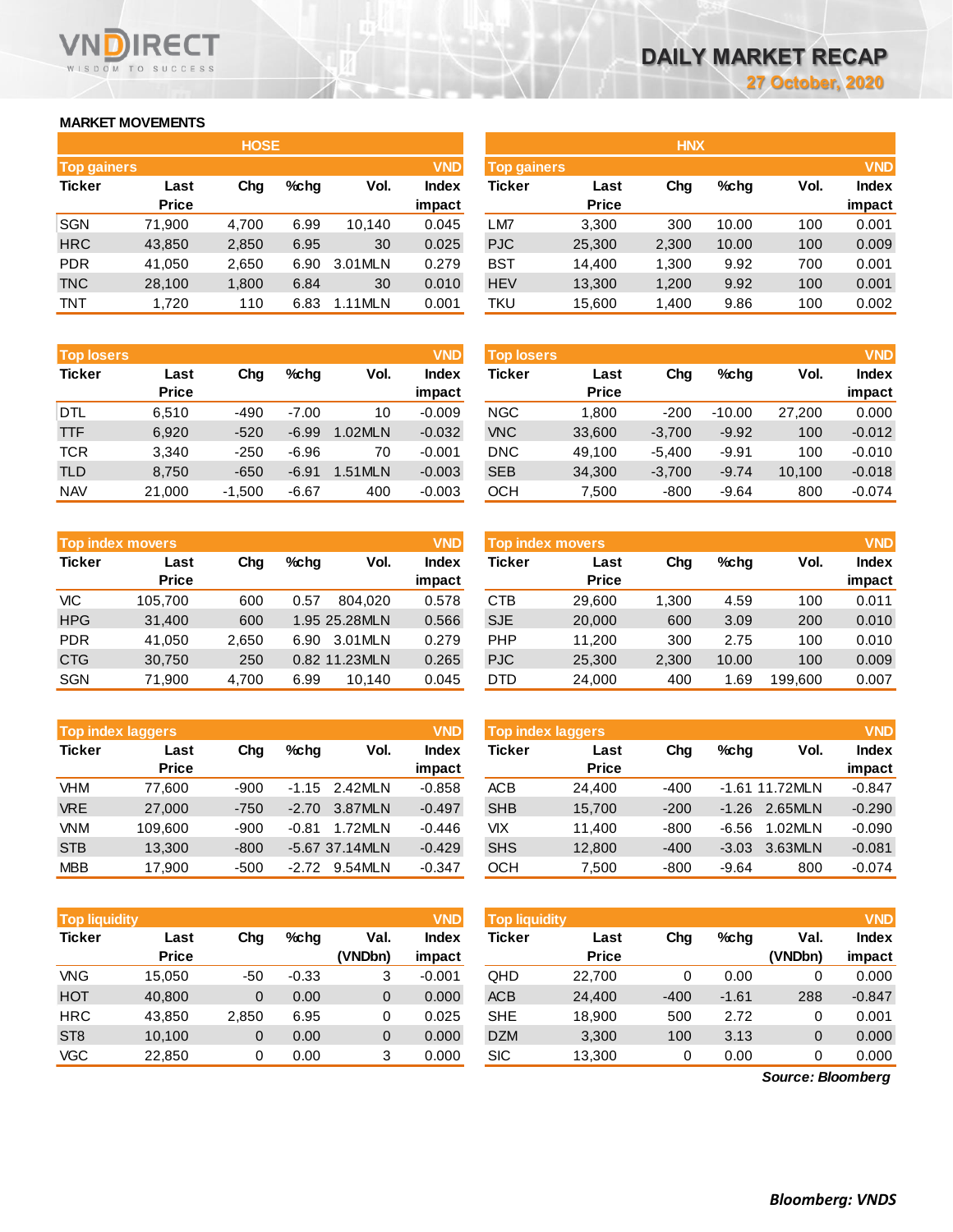

## **FOREIGN ACTIVITIES**

| <b>Volume (Mn'shs)</b> | <b>HOSE</b> | <b>HNX</b> | <b>Value (VND'bn)</b> | <b>HOSE</b> | <b>HNX</b> |
|------------------------|-------------|------------|-----------------------|-------------|------------|
| <b>BUY</b>             | 34.8        | 3.4        | <b>BUY</b>            | 936.8       | 56.3       |
| % of market            | 8.2%        | 6.1%       | % of market           | 11.0%       | 7.1%       |
| <b>SELL</b>            | 37.6        | 3.6        | <b>SELL</b>           | 1.121.5     | 57.5       |
| % of market            | 8.9%        | 6.4%       | % of market           | 13.2%       | 7.3%       |
| <b>NET BUY (SELL)</b>  | (2.7)       |            | <b>NET BUY (SELL)</b> | (184.7)     | (1.2)      |

*Source: HSX, HNX*

# **Foreign net buy/sell (30 days) in VND'bn**



| <b>YTD ACCUMULATION</b> |             |            |                       |             |                               |
|-------------------------|-------------|------------|-----------------------|-------------|-------------------------------|
| <b>Volume (MIn'shs)</b> | <b>HOSE</b> | <b>HNX</b> | Value (VND'bn)        | <b>HOSE</b> | <b>HNX</b>                    |
| <b>BUY</b>              | 3,909.2     | 164.8      | <b>BUY</b>            | 147,714.7   | 2,802.1                       |
| % of market             | 6.3%        | 1.4%       | % of market           | 13.5%       | 1.7%                          |
| <b>SELL</b>             | 5,073.5     | 412.4      | <b>SELL</b>           | 158,413.4   | 5,152.7                       |
| % of market             | 8.2%        | 3.6%       | % of market           | 14.5%       | 3.0%                          |
| <b>NET BUY (SELL)</b>   | (1, 164.2)  | (247.6)    | <b>NET BUY (SELL)</b> | (10,698.7)  | (2,350.5)<br>Source: HSX, HNX |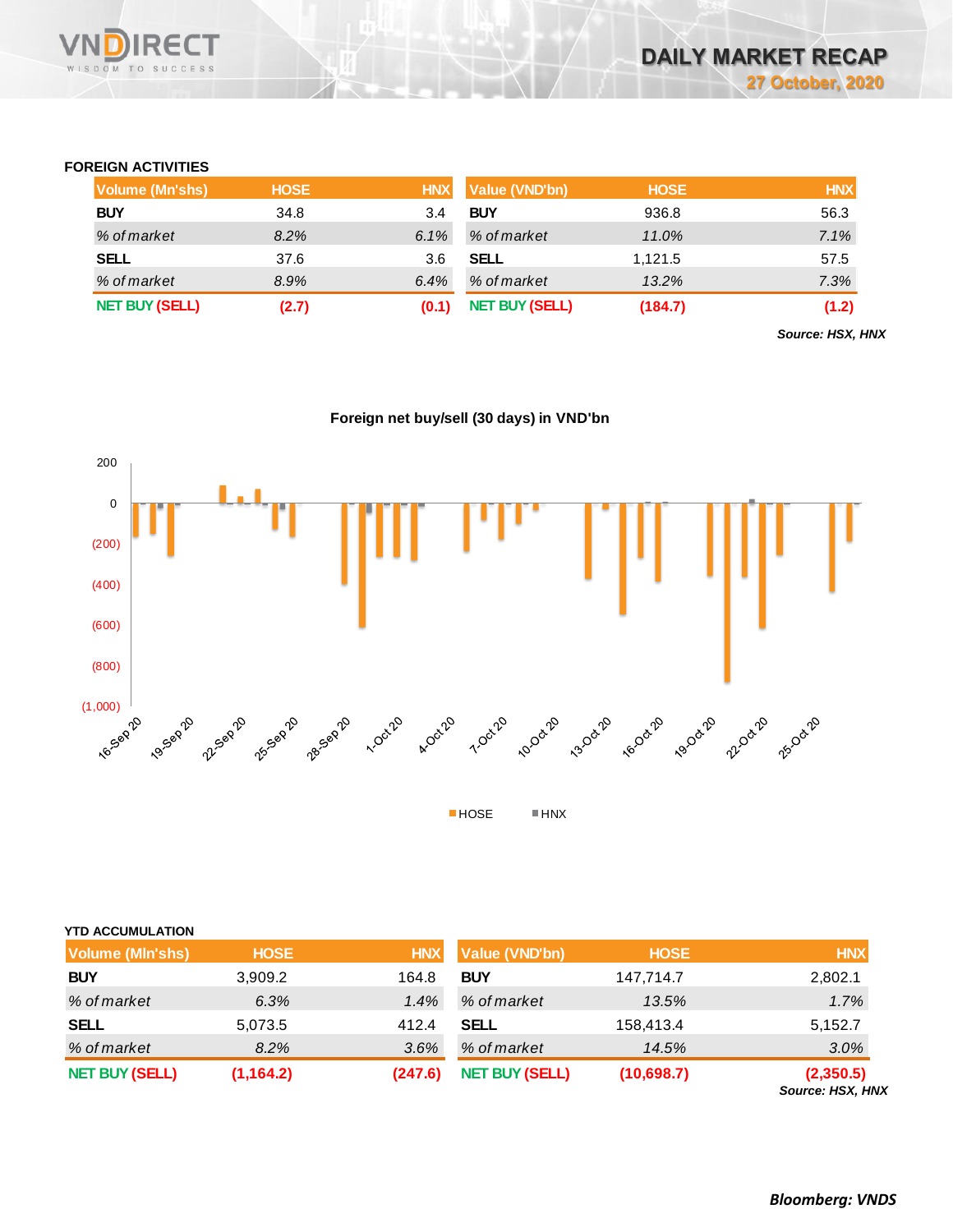**27 October, 2020**

## **TOP 60 MARKET CAP STOCKS SNAPSHOT ON HOSE**

**RECT** 

**VN** 

| No. Ticker             | TOP 60 MARKET CAP STOCKS SNAPSHOT ON HOSE<br><b>Price</b> |                | Price change (%)   |                    |                |                |               |              | Mkt. Cap Outs. Vol. Float ratio Avail. Fil Ave. daily vol. | P/E                       | P/B          | <b>ROE</b>         | <b>ROA</b>        |
|------------------------|-----------------------------------------------------------|----------------|--------------------|--------------------|----------------|----------------|---------------|--------------|------------------------------------------------------------|---------------------------|--------------|--------------------|-------------------|
|                        | <b>VND</b>                                                | 1M             | 3M                 | 6M                 | <b>US\$mln</b> | <b>MIn'shs</b> | %             |              | $% (30 days-shs)$                                          | $\boldsymbol{\mathsf{x}}$ | $\pmb{\chi}$ | $\%$               | $\frac{9}{6}$     |
| 1 VIC VM               | 105,700                                                   | 13.9           | 24.4               | 14.9               | 15,426         | 3,382          | 23.2          | 22.8         | 531,426                                                    | 45.2                      | 4.2          | 9.5                | 2.0               |
| 2 VCB VM               | 86,000                                                    | 0.0            | 11.7               | 28.7               | 13,762         | 3,709          | 25.2          | 6.4          | 1,069,792                                                  | 18.6                      | 3.4          | 19.7               | 1.5               |
| 3 VHM VM               | 77,600                                                    | 0.6            | 9.4                | 20.3               | 11,014         | 3,290          | 23.4          | 27.0         | 2,165,328                                                  | 11.6                      | 3.7          | 36.5               | 12.2              |
| 4 VNM VM               | 109,600                                                   | 3.0            | 27.2               | 27.9               | 9,882          | 2,090          | 73.0          | 42.0         | 1,826,521                                                  | 23.7                      | 7.6          | 33.0               | 23.9              |
| 5 BID VM               | 40,700                                                    | $-0.2$         | 14.5               | 16.0               | 7,063          | 4,022          | 19.0          | 12.6         | 1,964,062                                                  | 19.1                      | 2.1          | 12.3               | 0.6               |
| 6 GAS VM               | 72,000                                                    | $-1.5$         | 12.5               | 12.1               | 5,946          | 1,914          | 4.2           | 45.9         | 840,942                                                    | 15.2                      | 2.9          | 19.7               | 14.6              |
| 7 SAB VM<br>8 CTG VM   | 185,100<br>30,750                                         | $-1.0$<br>17.4 | 7.0<br>48.6        | 2.8<br>63.1        | 5,122<br>4,940 | 641<br>3,723   | 10.4<br>35.5  | 36.9<br>0.7  | 102,498<br>7,659,875                                       | 29.3<br>10.3              | 6.4<br>1.4   | 23.7<br>14.6       | 17.0<br>0.9       |
| 9 HPG VM               | 31,400                                                    | 21.9           | 45.2               | 71.7               | 4,489          | 3,313          | 54.2          | 14.6         | 15,505,590                                                 | 9.7                       | 1.9          | 21.3               | 10.0              |
| 10 MSN VM              | 87,900                                                    | 60.7           | 77.6               | 50.3               | 4,455          | 1,175          | 36.7          | 12.4         | 2,959,294                                                  | 27.0                      | 4.4          | 13.9               | 4.4               |
| 11 TCB VM              | 23,300                                                    | 4.0            | 28.4               | 36.7               | 3,519          | 3,500          | 70.0          | 0.0          | 13,043,830                                                 | 7.2                       | 1.2          | 17.7               | 3.0               |
| 12 VREVM               | 27,000                                                    | $-4.9$         | 0.7                | 14.9               | 2,647          | 2,272          | 39.7          | 18.5         | 3,381,718                                                  | 25.6                      | 2.2          | 8.9                | 6.4               |
| 13 NVL VM              | 62,100                                                    | $-2.2$         | $-1.1$             | 17.6               | 2,641          | 986            | 28.8          | 32.7         | 1,411,477                                                  | 15.7                      | 2.6          | 17.8               | 4.4               |
| 14 PLX VM              | 49,400                                                    | $-4.3$         | 16.9               | 22.9               | 2,598          | 1,219          | 9.9           | 4.0          | 355,747                                                    | 57.0                      | 3.0          | 5.1                | 1.7               |
| 15 VPB VM              | 24,350                                                    | 4.5            | 23.3               | 16.0               | 2,561          | 2,438          | 73.3          | 0.3          | 6,814,129                                                  | 5.9                       | 1.2          | 22.2               | 2.6               |
| 16 GVR VM              | 14,100                                                    | 17.0           | 37.6               | 32.4               | 2,433          | 4,000          | 100.0         | 12.3         | 3,122,731                                                  | 18.7                      | 1.2          | 6.5                | 3.9               |
| 17 VJC VM              | 104,500                                                   | $-1.0$         | 6.7                | $-7.9$             | 2,362          | 524            | 46.2          | 12.5         | 425,635                                                    | 30.0                      | 3.7          | 12.3               | 4.2               |
| 18 MWG VM              | 110,000                                                   | 9.5            | 49.3               | 33.8               | 2,148          | 453            | 89.1          | 0.0          | 952,480                                                    | 13.2                      | 3.5          | 30.3               | 10.5              |
| 19 MBB VM<br>20 BCM VM | 17,900<br>39,700                                          | 5.0<br>$-2.7$  | 34.1<br><b>N/A</b> | 31.1<br><b>N/A</b> | 2,142<br>1,773 | 2,773<br>1,035 | 66.9<br>100.0 | 0.0<br>47.2  | 8,181,602<br>48,814                                        | 6.0<br><b>N/A</b>         | 1.1<br>2.8   | 20.0<br><b>N/A</b> | 2.0<br><b>N/A</b> |
| 21 FPT VM              | 52,100                                                    | 2.6            | 19.2               | 18.2               | 1,762          | 784            | 75.8          | 0.0          | 2,104,996                                                  | 12.3                      | 2.7          | 23.1               | 9.5               |
| 22 BVHVM               | 53,000                                                    | 7.1            | 30.7               | 14.1               | 1,698          | 742            | 31.9          | 20.6         | 1,070,140                                                  | 32.6                      | 2.0          | 6.7                | 0.9               |
| 23 HVN VM              | 25,450                                                    | $-4.7$         | 12.4               | $-4.1$             | 1,557          | 1,418          | 3.9           | 20.8         | 540.228                                                    | <b>N/A</b>                | 3.2          | $-38.6$            | $-7.4$            |
| 24 HDB VM              | 24,550                                                    | 2.5            | 35.5               | 55.7               | 1,330          | 1,256          | 68.3          | 1.4          | 1,784,974                                                  | 7.5                       | 1.5          | 21.6               | 1.8               |
| 25 STB VM              | 13,300                                                    | 0.0            | 31.0               | 47.9               | 1,035          | 1,804          | 96.4          | 14.4         | 20,626,080                                                 | 10.1                      | 0.9          | 8.7                | 0.5               |
| 26 POW VM              | 9,910                                                     | $-2.4$         | 12.6               | 0.1                | 1,001          | 2,342          | 87.9          | 39.1         | 5,789,080                                                  | 10.6                      | 0.8          | 8.1                | 3.8               |
| 27 EIB VM              | 17,300                                                    | $1.2$          | 5.5                | 14.6               | 918            | 1,229          | 94.0          | 0.0          | 359,709                                                    | 30.5                      | 1.3          | 4.4                | 0.5               |
| 28 TPB VM              | 23,750                                                    | 1.1            | 21.8               | 35.7               | 837            | 817            | 53.4          | 0.0          | 2,483,745                                                  | 5.4                       | 1.3          | 26.3               | 2.1               |
| 29 BHN VM              | 70,000                                                    | $-2.9$         | 46.9               | 22.8               | 700            | 232            | 0.9           | 31.5         | 7,195                                                      | 45.6                      | 3.5          | 7.7                | 4.2               |
| 30 PNJ VM              | 69,400                                                    | 11.9           | 33.2               | 19.7               | 674            | 225            | 71.3          | 0.0          | 857,180                                                    | 15.1                      | 3.2          | 22.8               | 13.1              |
| 31 PDR VM<br>32 KDH VM | 41,050<br>24,300                                          | 6.6<br>0.4     | 84.2<br>10.9       | 97.7<br>24.5       | 656<br>586     | 370<br>559     | 37.4<br>80.7  | 48.3<br>8.0  | 1,581,754<br>635,920                                       | 13.7<br>12.5              | 3.5<br>1.8   | 28.2<br>15.4       | 8.6<br>8.9        |
| 33 DHG VM              | 102,600                                                   | $-2.4$         | 12.7               | 12.6               | 579            | 131            | 5.2           | 45.2         | 6,296                                                      | 19.0                      | 4.0          | 21.7               | 17.7              |
| 34 REE VM              | 41,900                                                    | 3.7            | 32.2               | 37.4               | 561            | 310            | 55.7          | 0.0          | 458,366                                                    | 8.8                       | 1.2          | 14.8               | 7.9               |
| 35 HNG VM              | 11,700                                                    | $-3.3$         | 0.4                | $-9.7$             | 560            | 1,109          | 23.3          | 48.8         | 1,927,674                                                  | <b>N/A</b>                | 1.4          | $-17.8$            | $-6.0$            |
| 36 LGC VM              | 65,900                                                    | 16.4           | 46.8               | 56.9               | 548            | 193            | 0.3           | 4.0          | 1,683                                                      | 44.5                      | 4.4          | 9.9                | 2.6               |
| 37 APH VM              | 72,600                                                    | $-2.7$         | <b>N/A</b>         | <b>N/A</b>         | 459            | 147            | 100.0         | 60.2         | 291,550                                                    | <b>N/A</b>                | 4.7          | <b>N/A</b>         | <b>N/A</b>        |
| 38 SSIVM               | 17,200                                                    | 4.6            | 29.3               | 31.3               | 446            | 601            | 83.6          | 49.8         | 6,025,356                                                  | 10.0                      | 1.1          | 10.7               | 3.8               |
| 39 VGC VM              | 22,850                                                    | $-2.8$         | 22.2               | 34.4               | 442            | 448            | 35.6          | 41.3         | 298,962                                                    | 16.2                      | 1.5          | 9.3                | 3.1               |
| 40 GEX VM              | 20,000                                                    | $-16.8$        | 7.2                | 26.2               | 406            | 470            | 72.1          | 35.7         | 6,704,959                                                  | 14.3                      | 1.5          | 10.9               | $3.2\,$           |
| 41 SBT VM              | 14,450                                                    | $-4.9$         | 6.6                | 5.5                | 366            | 587            | 18.4          | 94.8         | 3,896,066                                                  | 23.3                      | 1.2          | 5.3                | 2.1               |
| 42 VHC VM              | 41,750                                                    | $-4.4$         | 25.6               | 43.2               | 328            | 182            | 50.2          | 67.3         | 554,135                                                    | 8.1                       | 1.4          | 14.7               | 11.1              |
| 43 PHR VM              | 56,000                                                    | $-3.6$         | 14.2<br>15.2       | 22.1               | 327<br>317     | 135<br>275     | 32.4          | 36.6<br>0.7  | 947,036                                                    | 9.5                       | 2.5          | 27.3               | 14.6              |
| 44 NLG VM<br>45 PPC VM | 26,700<br>22,900                                          | 4.7<br>$-3.8$  | $-1.3$             | 36.4<br>$-10.5$    | 317            | 321            | 61.1<br>24.6  | 33.3         | 829,556<br>196,403                                         | 10.2<br>7.4               | 1.4<br>1.2   | 14.6<br>16.4       | 6.8<br>14.1       |
| 46 KDC VM              | 35,200                                                    | $-5.5$         | 19.7               | 107.1              | 312            | 206            | 57.4          | 75.7         | 719,936                                                    | 50.9                      | 1.3          | 2.5                | 1.2               |
| 47 HPX VM              | 26,850                                                    | 3.3            | 14.8               | 10.3               | 306            | 264            | 33.7          | 35.3         | 457,158                                                    | 17.4                      | 2.4          | 14.5               | 5.9               |
| 48 TCH VM              | 19,600                                                    | $-5.3$         | 1.8                | $-6.7$             | 299            | 353            | 49.5          | 44.7         | 10,179,570                                                 | 6.8                       | 1.4          | 21.4               | 11.1              |
| 49 GMD VM              | 23,300                                                    | $-2.1$         | 34.3               | 33.1               | 299            | 297            | 80.3          | 0.0          | 558,581                                                    | 16.9                      | 1.1          | 6.8                | 4.5               |
| 50 HSG VM              | 15,350                                                    | 0.7            | 57.9               | 107.4              | 294            | 444            | 65.3          | 39.8         | 13,675,520                                                 | 8.7                       | 1.1          | 13.6               | 4.5               |
| 51 VPI VM              | 33,350                                                    | $-0.3$         | 0.8                | 2.2                | 288            | 200            | 62.6          | 46.6         | 1,187,894                                                  | 13.2                      | 2.7          | 21.2               | 5.9               |
| 52 DPM VM              | 16,800                                                    | 0.3            | 26.3               | 20.9               | 284            | 391            | 32.1          | 37.1         | 2,941,889                                                  | 8.4                       | 0.8          | 10.4               | $7.4$             |
| 53 HCM VM              | 21,500                                                    | 6.4            | 34.0               | 26.5               | 283            | 305            | 39.6          | 51.2         | 3,094,080                                                  | 12.6                      | 1.5          | 11.8               | 6.5               |
| 54 KBC VM              | 13,850                                                    | $-2.5$         | 9.1                | 8.2                | 281            | 470            | 69.9          | 30.7         | 2,484,641                                                  | 12.0                      | 0.7          | 5.8                | 3.1               |
| 55 DCM VM              | 12,250                                                    | 19.5           | 56.6               | 57.1               | 280            | 529            | 24.4          | 45.6         | 3,692,154                                                  | 17.3                      | 1.0          | 5.8                | 4.7               |
| 56 NT2 VM              | 22,200                                                    | $-5.9$         | 9.9                | 8.8                | 276            | 288            | 32.3          | 29.7         | 205,833                                                    | 10.6                      | 1.6          | 14.6               | 8.3               |
| 57 DGC VM              | 41,300<br>11,700                                          | $-3.5$<br>14.1 | N/A<br>33.3        | <b>N/A</b><br>20.1 | 265<br>262     | 149<br>518     | 57.5<br>82.7  | 47.5         | 856,258<br>5,389,838                                       | 7.8<br><b>N/A</b>         | 1.6<br>0.9   | 22.0<br>$-1.3$     | 16.3              |
| 58 DXG VM<br>59 SCS VM | 117,800                                                   | $-3.8$         | 10.0               | 11.7               | 258            | 51             | 98.3          | 13.5<br>27.0 | 29,968                                                     | 13.1                      | 6.1          | 46.4               | $-0.4$<br>41.9    |
| 60 GTN VM              | 23,850                                                    | $-9.3$         | 10.4               | 57.9               | 256            | 249            | 16.3          | 99.4         | 2,388,798                                                  | <b>N/A</b>                | 2.3          | $-1.3$             | $-0.7$            |

*Source: Bloomberg 27 Oct*